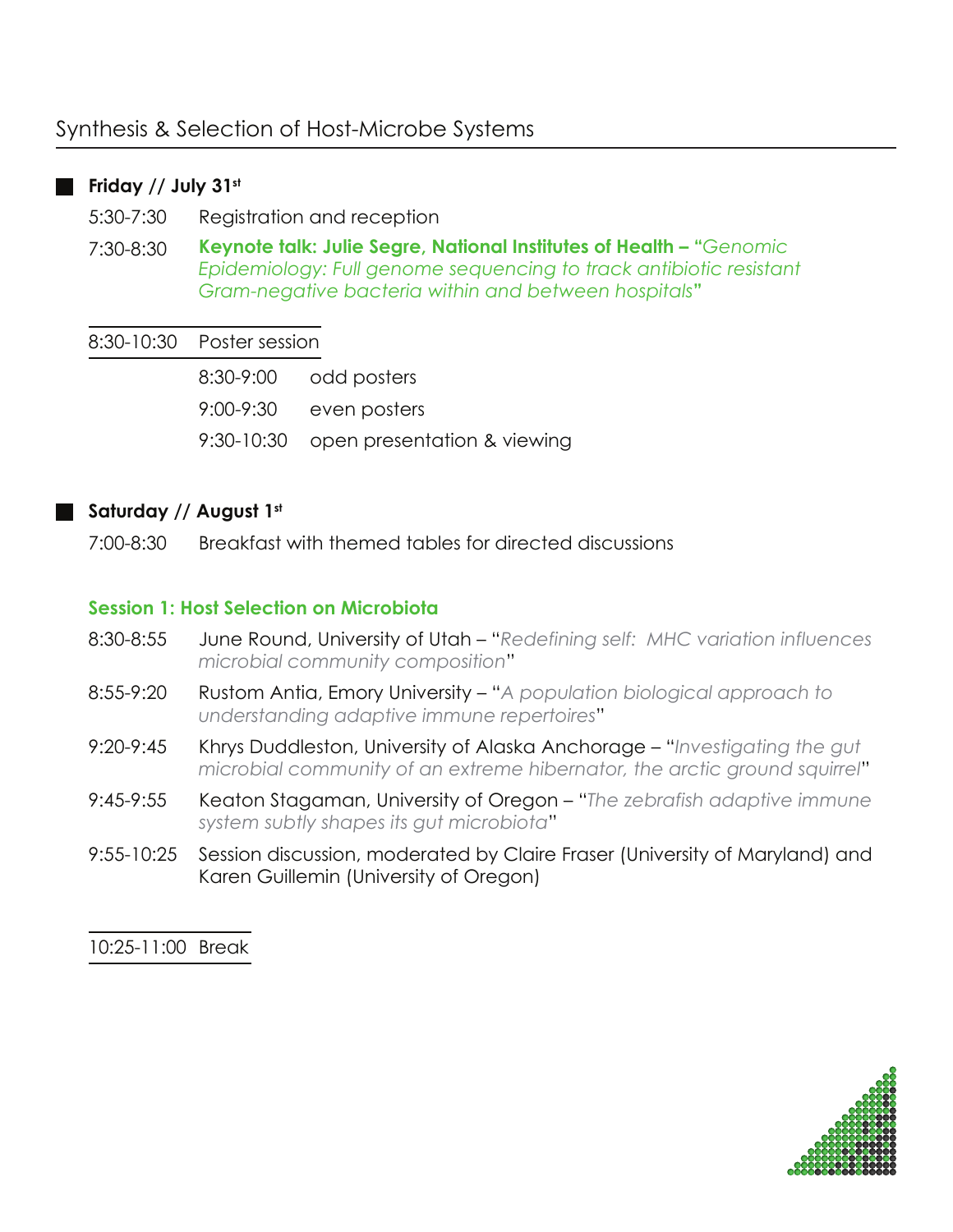## **Session 2: Structure/Function Relationships in Host-Microbe Systems**

- 11:00-11:25 Carolina Tropini, Stanford University "*Gut microbiota dynamics during physical perturbations*"
- 11:25-11:50 Jason Shear, University of Texas "*3D printing of microscopic bacterial communities*"
- 11:50-12:00 Travis Wiles, University of Oregon "*Dissecting the ontogeny of hostassociated bacterial communities*"
- 12:00-12:10 Alexander Eng, University of Washington– "*An algorithm for designing minimal microbial communities with desired metabolic capacities*"
- 12:10-12:40 Session discussion, moderated by David Relman (Stanford University) and Tristan Ursell (University of Oregon)

12:40-1:40 Buffet lunch

1:40-3:40 Poster session

1:40-3:40 open presentation & viewing

## **Session 3: Population Variation of Host-Microbe Systems**

- 3:40-4:05 Mohamed Donia, Princeton University "*Small-molecule-mediated interactions in complex microbial communities*"
- 4:05-4:30 Margaret Romine, Pacific Northwest National Laboratory "*Potential coordination of community metabolism via B12 limitation*"
- 4:30-4:55 Natalia Shulzhenko, Oregon State University "*Uncovering host-microbiota interactions using transkingdom networks*"
- 4:55-5:05 Jennifer Hampton, University of Oregon "*A novel protein produced by the gut microbiota induces pancreatic* β *cell proliferation*"
- 5:05-5:15 Ohad Manor, University of Washington "*An integrative computational framework for identifying taxonomic drivers of functional shifts in the human microbiome*"
- 5:15-5:45 Session discussion, moderated by Steve Wiley (Pacific Northwest National Laboratory) and Raghuveer Parthasarathy (University of Oregon)

**Free time - for dining suggestions please refer to the guide provided with your symposium materials. Be sure to check out the 'Show Your Badge' deals!** 

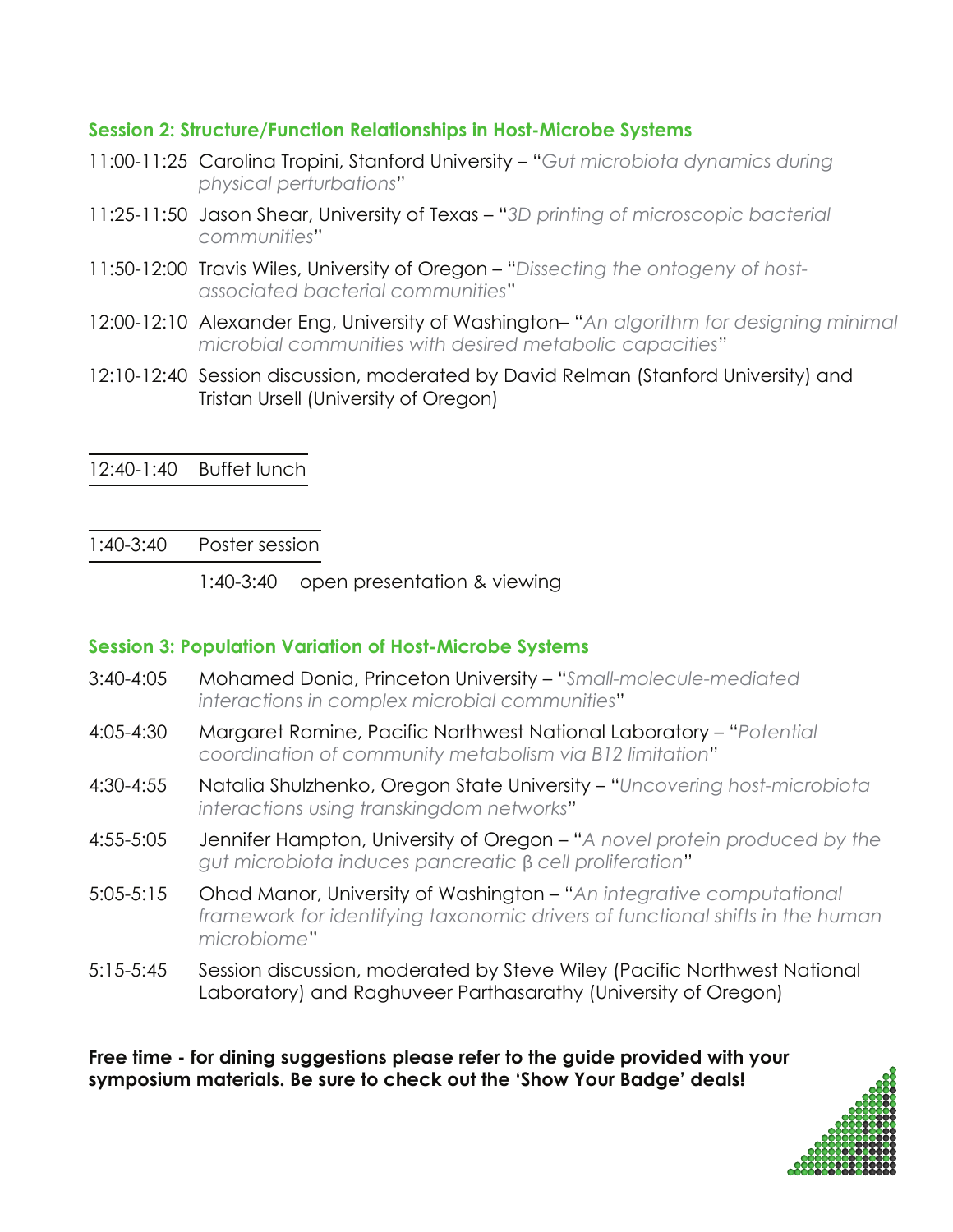## **Sunday // August 2nd**

7:00-8:00 Breakfast with themed tables for directed discussions

### **Session 4: Modeling Microbial Communities**

- 8:00-8:25 Tadashi Fukami, Stanford University "*Historical contingency in host-microbe interactions*"
- 8:25-8:50 Pankaj Mehta, Boston University "*Learning interactions in the Human Microbiome*"
- 8:50-9:00 Stephen Nayfach, University of California San Francisco "*Uncovering the gene content and biogeography of microbial species from the human gut microbiome*"
- 9:00-9:30 Session discussion, moderated by Curtis Huttenhower (Harvard University) and Brendan Bohannan (University of Oregon)

## 9:30-10:05 Break

#### **Session 5: Evolutionary Perspectives of Host-Microbe Systems**

- 10:05-10:30 Michael Travisano, University of Minnesota "*Ecological perspectives on synthetic biology: insights from microbial population biology*"
- 10:30-10:55 Nels Elde, University of Utah "*Paying an evolutionary Fe(3+) to the Red Queen*"
- 10:55-11:05 Kat Milligan-Myhre, University of Alaska Anchorage "*Natural variation in the immune response to gut microbiota*"
- 11:05-11:30 Stephen Giovannoni, Oregon State University "*Genome Streamlining and the Uncultured Microbial Majority*"
- 11:30-12:00 Session discussion, moderated by Thomas Sharpton (Oregon State University) and William Cresko (University of Oregon)

Meeting adjourned at noon